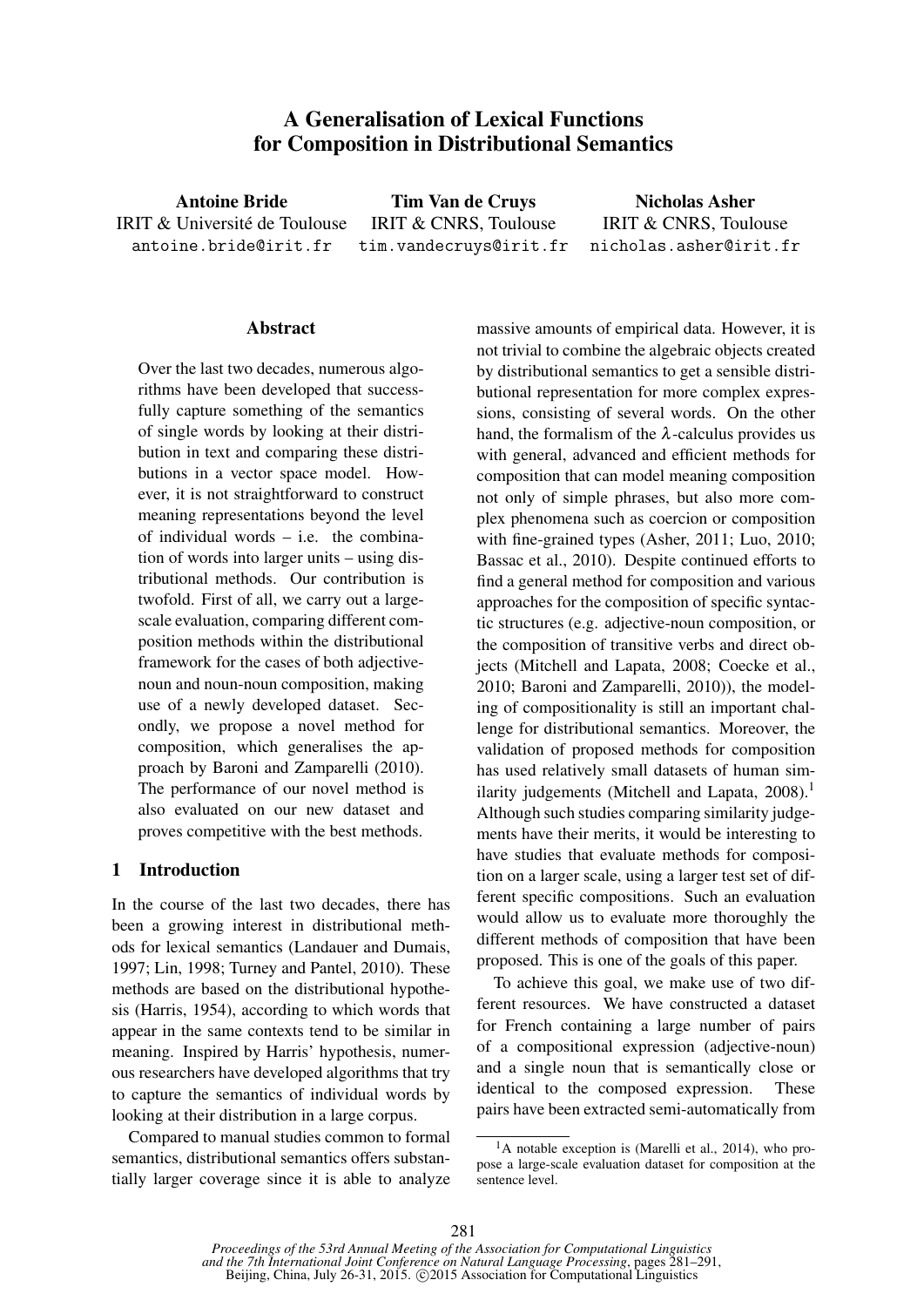the French Wiktionary. We have also used the Semeval 2013 dataset of phrasal similarity judgements for English with similar pairs extracted semi-automatically from the English Wiktionary to construct a dataset for English for both adjective-noun and noun-noun composition. This affords us a cross-linguistic comparison of the methods.

These data sets provide a substantial evaluation of the performance of different compositional methods. We have tested three different methods of composition proposed in the literature, viz. the additive and multiplicative model (Mitchell and Lapata, 2008), as well as the lexical function approach (Baroni and Zamparelli, 2010).

The two first methods are entirely general, and take as input automatically constructed vectors for adjectives and nouns. The method by Baroni and Zamparelli, on the other hand, requires the acquisition of a particular function for each adjective, represented by a matrix. The second goal of our paper is to generalise the functional approach in order to eliminate the need for an individual function for each adjective. To this goal, we automatically learn a generalised lexical function, based on Baroni and Zamparelli's approach. This generalised function combines with an adjective vector and a noun vector in a generalised way. The performance of our novel generalised lexical function approach is evaluated on our test sets and proves competitive with the best, extant methods.

Our paper is organized as follows. First, we discuss the different compositional models that we have evaluated in our study, briefly revisiting the different existing methods for composition, followed by a description of our generalisation of the lexical function approach. Next, we report on our evaluation method and its results. The results section is followed by a section that discusses work related to ours. Lastly, we draw conclusions and lay out some avenues for future work.

### 2 Composition methods

### 2.1 Simple Models of Composition

In this section, we describe the composition models for the adjective-noun case. The extension of these models to the noun-noun case is straightforward; one just needs to replace the adjective by the subordinate noun. Admittedly, choosing which noun is subordinate in noun-noun composition may be an interesting problem but it is outside the scope of this paper. We tested three simple models of composition: a baseline method that discounts the contribution of the adjective completely, and the additive and multiplicative models of composition. The baseline method is defined as follows:

$$
Comp_{baseline}(adj, noun) = \textbf{noun}
$$

The additive model adds the point-wise values of the adjective vector adj and noun vector noun using independent coefficients to provide a result for the composition:

Comp<sub>additive</sub> (adj, noun) =  $\alpha$  noun +  $\beta$  adj

The multiplicative model consists in a pointwise multiplication of the vectors **adi** and **noun**:

 $\mathrm{Comp}_{\mathrm{multiplicative}}(\mathrm{adj}, \mathrm{noun}) = \mathrm{noun} \otimes \mathrm{adj}$ with  $(noun \otimes adj)_i = noun_i \times adj_i$ 

#### 2.2 The lexical function model

Baroni and Zamparelli's (2010) lexical function model (LF) is somewhat more complex. Adjective-noun composition is modeled as the functional application of an adjective meaning (represented as a matrix) to a noun meaning (represented as a vector). Thus, the combination of an adjective and noun is the product of the matrix ADJ and the vector noun as shown in Figure 1.

Baroni and Zamparelli propose learning an adjective's matrix from examples of the vectors for **adj\_noun** obtained directly from the corpus. These vectors **adj\_noun** are obtained in the same way as vectors representing a single word: when the adjective-noun combination occurs, we observe its context and construct the vector from those observations. As an illustration, consider the example in 2. The word *name* appears three times modified by an adjective in the following excerpt from Oscar Wilde's *The Importance of Being Earnest*. This informs us about the cooccurrence frequencies of three vectors: one for divine name, another for nice name, and one for charming name.

Once the **adj\_noun** vectors have been created for a given adjective, we are able to calculate the ADJ matrix using a least squares regression that minimizes the equation  $ADJ \times adi$  noun – noun. More formally, the problem is the following:

```
Find ADJ s.t.
\sum_{\text{noun}} (\text{ADJ} \times \text{noun} - \text{adj} \text{__noun})^2is minimal
```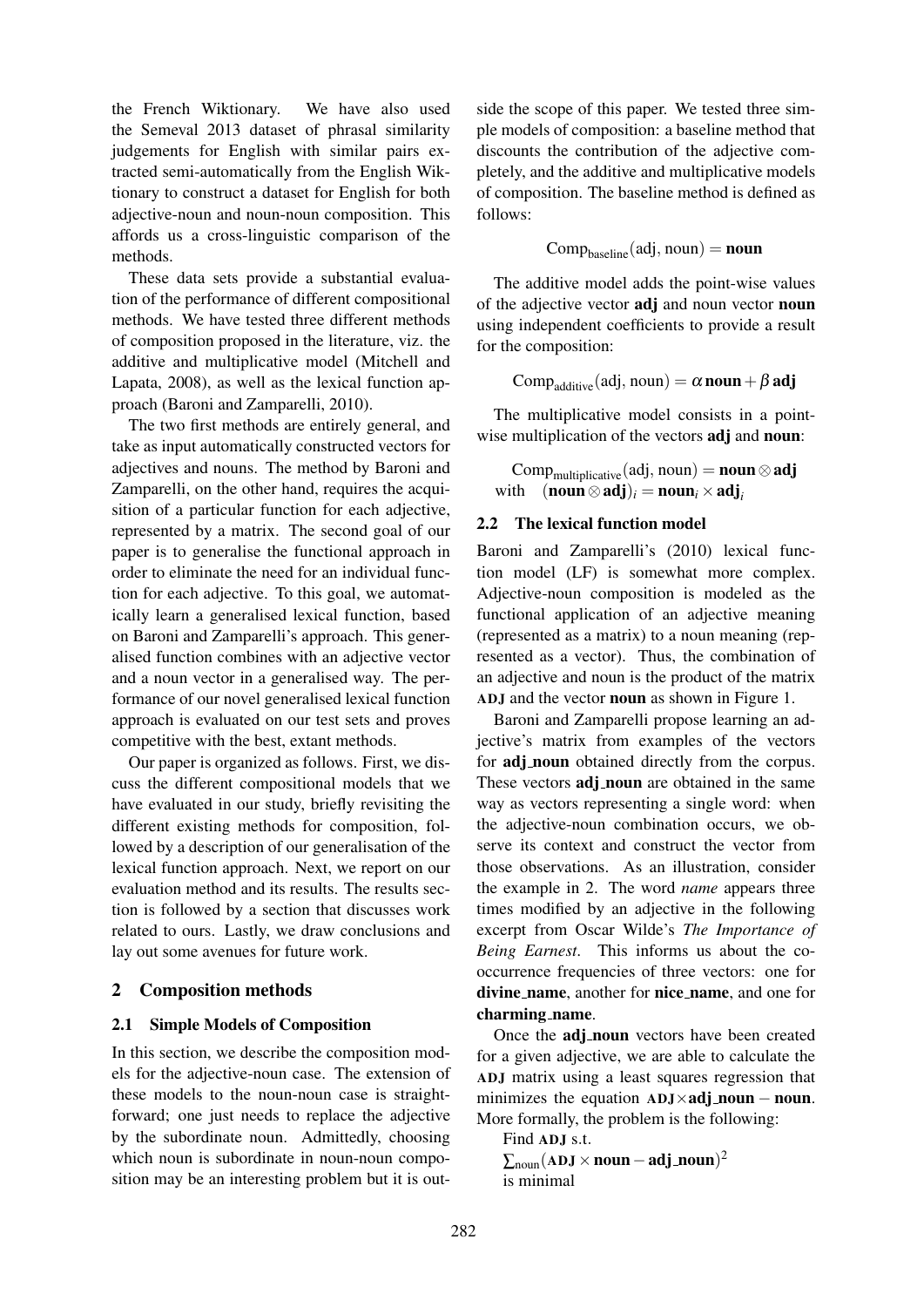

Figure 1: Lexical Function Composition

Jack: Personally, darling, to speak quite candidly, I don't much care about the name of Ernest . . . I don't think the name suits me at all. Gwendolen: It suits you perfectly. It is a divine [name]. It has a music of its own. It produces vibrations. Jack: Well, really, Gwendolen, I must say that I think there are lots of other much nicer [names]. I think Jack, for instance, is a charming [name].

Figure 2: Excerpt from Oscar Wilde's *The Importance of Being Earnest*

For our example, we would minimize, among others DIVINE×divine name−name to get the matrix for DIVINE.

LF requires a large corpus, because we have to observe a sufficient number of examples of the adjective and noun combined, which are perforce less exemplified than the presence of the noun or adjective in isolation. In Figure 2, each of the occurrences of 'name' can contribute to the information in the vector name but none can contribute to the vector evanescent\_name.

Baroni and Zamparelli (2010) offer an explanation of how to cope with the potential sparse data problem for learning matrices for adjectives. Moreover, recent evaluations of LF show that existent corpora have enough data for it to provide a semantics for the most frequent adjectives and obtain better results than other methods (Dinu et al., 2013b).

Nevertheless, LF has limitations in treating relatively rare adjectives. For example, the adjective 'evanescent' appears 359 times in the UKWaC corpus (Baroni et al., 2009). This is enough to generate a vector for evanescent, but may not be sufficient to generate a sufficient number of vectors evanescent noun to build the matrix EVANES-CENT. More importantly, for noun-noun combinations, one may need to have a LF for a combination. To get the meaning of *blood donation campaign* in the LF approach, the matrix BLOOD DONATION must be combined to the vector campaign. Learning this matrix would require to build vectors blood donation noun for many nouns. Even if it were possible, the issue would arise again for *blood donation campaign plan*, then for *blood donation campaign plan meeting* and so forth.

In addition, LF's approach to adjectival meaning and composition has a theoretical drawback. Like Montague Grammar, it supposes that the effect of an adjective on a noun meaning is specific to the adjective (Kamp, 1975). However, recent studies suggest that the Montague approach overgeneralises from the worst case, and that the vast majority of adjectives in the world's languages are subsective, suggesting that the modification of nominal meaning that results from their composition with a noun follows general principles (Partee, 2010; Asher, 2011) that are independent of the presence or absence of examples of association.

### 2.3 Generalised LF

To solve these problems, we generalise LF and replace individual matrices for adjectival meanings by a single lexical function: a tensor for adjectival composition  $\mathscr{A}$ .<sup>2</sup> Our proposal is that adjectivenoun composition is carried out by multiplying the tensor  $\mathscr A$  with the vector for the adjective **adj**, followed by a multiplication with the vector noun, *c.f.* Figure 3.

The product of the tensor  $\mathscr A$  and the vector **adj** yields a matrix dependent of the adjective that is multiplied with the vector noun. This matrix corresponds to the LF matrix ADJ. As indicated in Figure 4, we obtain  $\mathscr A$  with the help of matrices obtained from the LF approach, and from vectors for single words easily obtained in distributional semantics; we perform a least square regression minimizing the norm of the matrices generated by the equations in Figure 4. Formally, the problem is

<sup>2</sup>A tensor generalises a matrix to several dimensions. We use a tensor in three modes. For an introduction to tensors, see (Kolda and Bader, 2009).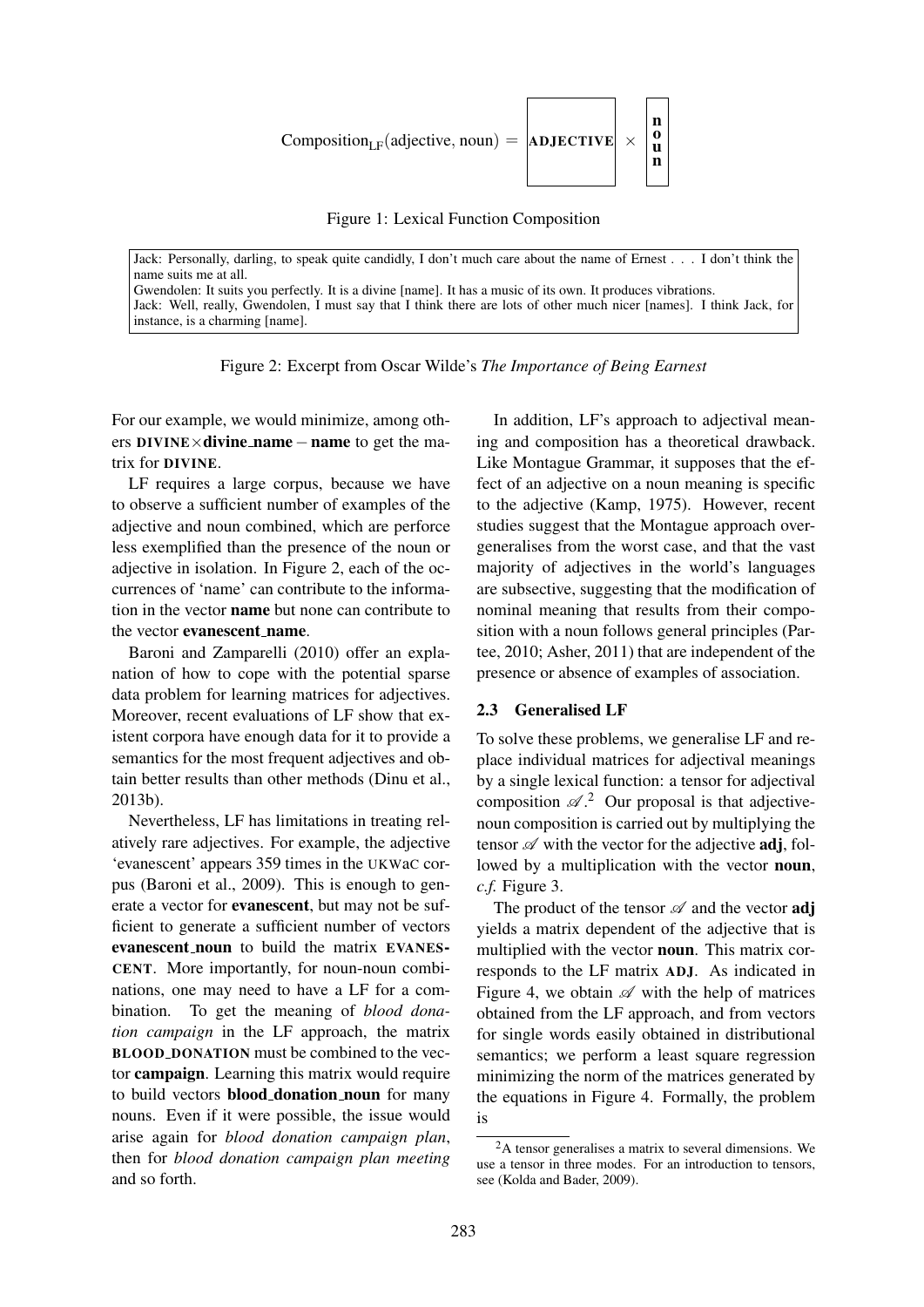

Figure 3: Composition in the generalised lexical function model

Find 
$$
\mathscr{A}
$$
 s.t.  
 $\sum_{\text{adj}} (\mathscr{A} \times \text{adj} - \text{ADJ})^2$   
is minimal

Note that our tensor is not just the compilation of the information found in the LF matrices: the adjective mode of our tensor has a limited number of dimensions, whereas the LF approach creates a separate matrix for each individual adjective. This reduction forces the model to generalise, and we hypothesise that this generalisation allows us to make proper noun modifications even in the light of sparse data.

Our approach requires learning a significant number of matrices ADJ. This is not a problem, since FRWaC and UKWaC provide sufficient data for the LF approach to generate matrices for a significant number of adjectives. For example, the 2000th most frequent adjective in FRWa<sup>C</sup> ('fasciste') has more than 4000 occurrences.

To return to our example of *blood donation campaign*, once the tensor  $\mathcal N$  for noun-noun composition is learned, our approach requires only the knowledge of the vectors blood, donation and campaign. We would then perform the following computations:

blood\_donation =  $(\mathcal{N} \times \text{blood}) \times \text{domain}$ blood\_donation\_campaign =

 $(\mathscr{N} \times \text{blood\_domain}) \times \text{canonical}$ 

and this allows us to avoid the sparse data problem for the LF approach in generating the matrix BLOOD DONATION.

Once we have obtained the tensor  $\mathscr A$ , we verify experimentally its relevance to composition, in order to check whether a tensor optimising the equations in Figure 4 would be semantically interesting.

### 3 Evaluation

#### 3.1 Tasks description

In order to evaluate the different composition methods, we constructed test sets for French and English, inspired by the work of Zanzotto et al.

(2010) and the SEMEVAL-2013 task *evaluating phrasal semantics*(Korkontzelos et al., 2013). The task is to make a judgement about the semantic similarity of a short word sequence (an adjectivenoun combination) and a single noun. This is important, as composition models need to be able to treat word sequences of arbitrary length. Formally, the task is presented as:

### With comp = composition(adj, noun<sub>1</sub>) Evaluate similarity(comp, noun<sub>2</sub>)

where the 'composition' function is carried out by the different composition models. 'Similarity' needs to be a binary function, with return values 'similar' and 'non-similar'. Note, however, that the distributional approach yields a continuous similarity value (such as the cosine similarity between two vectors). In order to determine which cosine values correspond to 'similar' and which cosine values correspond to 'non-similar', we looked at a number of examples from a development set. More precisely, we carried out a logistic regression on 50 positive and 50 negative examples (separate from our test set) in order to automatically learn the threshold at which a pair is considered to be similar. Finally, we decided to use balanced test sets containing as many positive instances as negative ones.

The test set is constructed in a semi-automatic way, making use of the canonical phrasing of dictionary definitions. Take for example the definition of *bassoon* in the English Wiktionary<sup>3</sup>, presented in Figure 5. It is quite straightforward to extract the pair (*musical instrument*,*bassoon*) from this definition. Using a large dictionary (such as Wiktionary), it is then possible to extract a large number of positive – i.e. similar – (adjective\_noun, noun) pairs.

For the construction of our test set for French, we downloaded all entries of the French Wiktionary (*Wiktionnaire*) and annotated them with

 $^3$ http://en.wiktionary.org/wiki/bassoon, accessed on 26 February 2015.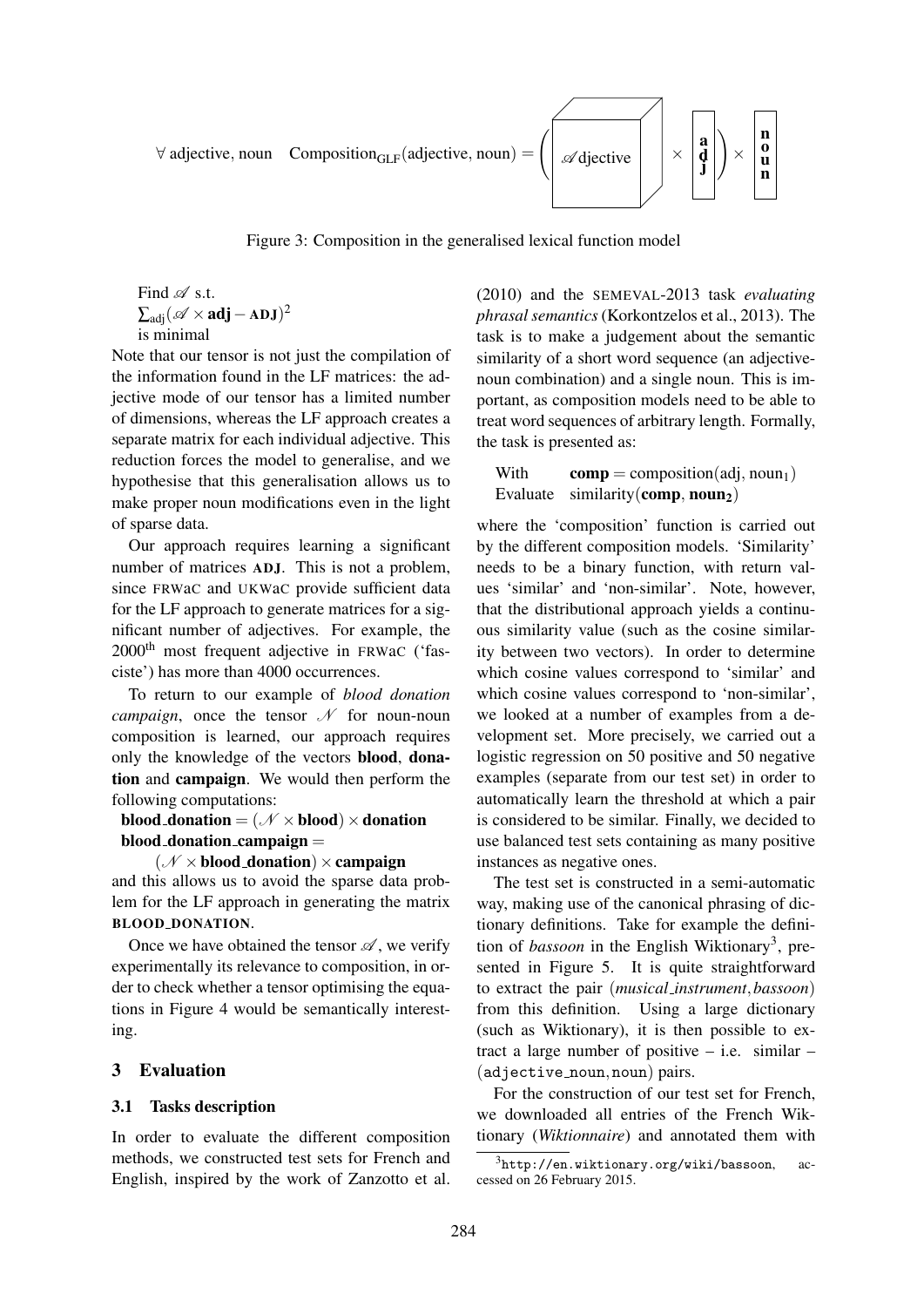

Figure 4: Learning the  $\mathscr A$  djective tensor

### **bassoon**  $/b\varphi'$ su:n/ (plural bassoons)

1. A musical instrument in the woodwind family, having a double reed and, playing in the tenor and bass ranges.

Figure 5: Definition of *bassoon*, extracted from the English Wiktionary

part of speech tags, using the French part of speech tagger MElt (Denis et al., 2010). Next, we extracted all definitions that start with an adjectivenoun combination. As a final step, we filtered all instances containing words that appear too infrequently in our FRWa<sup>C</sup> corpus.<sup>4</sup>

The automatically extracted instances were then checked manually, and all instances that were considered incorrect were rejected. This gave us a final test set of 714 positive examples.

We also created an initial set of negative examples, where we combined an existing combination of adjective noun1 (extracted from the French Wiktionary), with a randomly selected noun noun2. Again, we verified manually that the resulting (adjective noun1, noun2) pairs constituted actual negative examples. We then created a second set of negative examples by randomly selecting two nouns (noun1,noun2) and one adjective adjective. The resulting pairs (adjective noun1, noun2) were verified manually.

In addition to our new test set for French, we also experimented with the original test set of the SEMEVAL-2013 task *evaluation phrasal semantics* for English. However, the original test set lacked human oversight as 'manly behavior' was considered similar to 'testosterone' for example. We thus hand-checked the test set ourselves and extracted 652 positive pairs.

The negative pairs from the original SEMEVAL-2013 are a combination of a random noun and a random adjective-noun compositon found in the English Wiktionary. We used it as our first set of English negative examples as it is similar in construction to our first set of negative examples in French. In addition, we created a completely random negative test set for English in the same fashion we did for the second negative test set for French.

Finally, the original test set also contains nounnoun compounds so we also created a test set for that. This gave us 226 positive and negative pairs for the noun-noun composition.

#### 3.2 Semantic space construction

In this section, we describe the construction of our semantic space. Our semantic space for French was built using the FRWaC corpus (Baroni et al.,  $2009$ ) – about 1,6 billion words of web texts – which has been tagged with MElt tagger (Denis et al., 2010) and parsed with MaltParser (Nivre et al., 2006a), trained on a dependency-based version of the French treebank (Candito et al., 2010). Our semantic space for English has been built using the UKWaC corpus (Baroni et al., 2009), which consists of about 2 billion words extracted from the web. The corpus has been part of speech tagged and lemmatized with Stanford Part-Of-Speech Tagger (Toutanova and Manning, 2000; Toutanova et al., 2003), and parsed with Malt-Parser (Nivre et al., 2006b) trained on sections 2-21 of the Wall Street Journal section of the Penn Treebank extended with about 4000 ques-

 $4$ *i.e.* less than 200 times for adjectives and less than 1500 times for nouns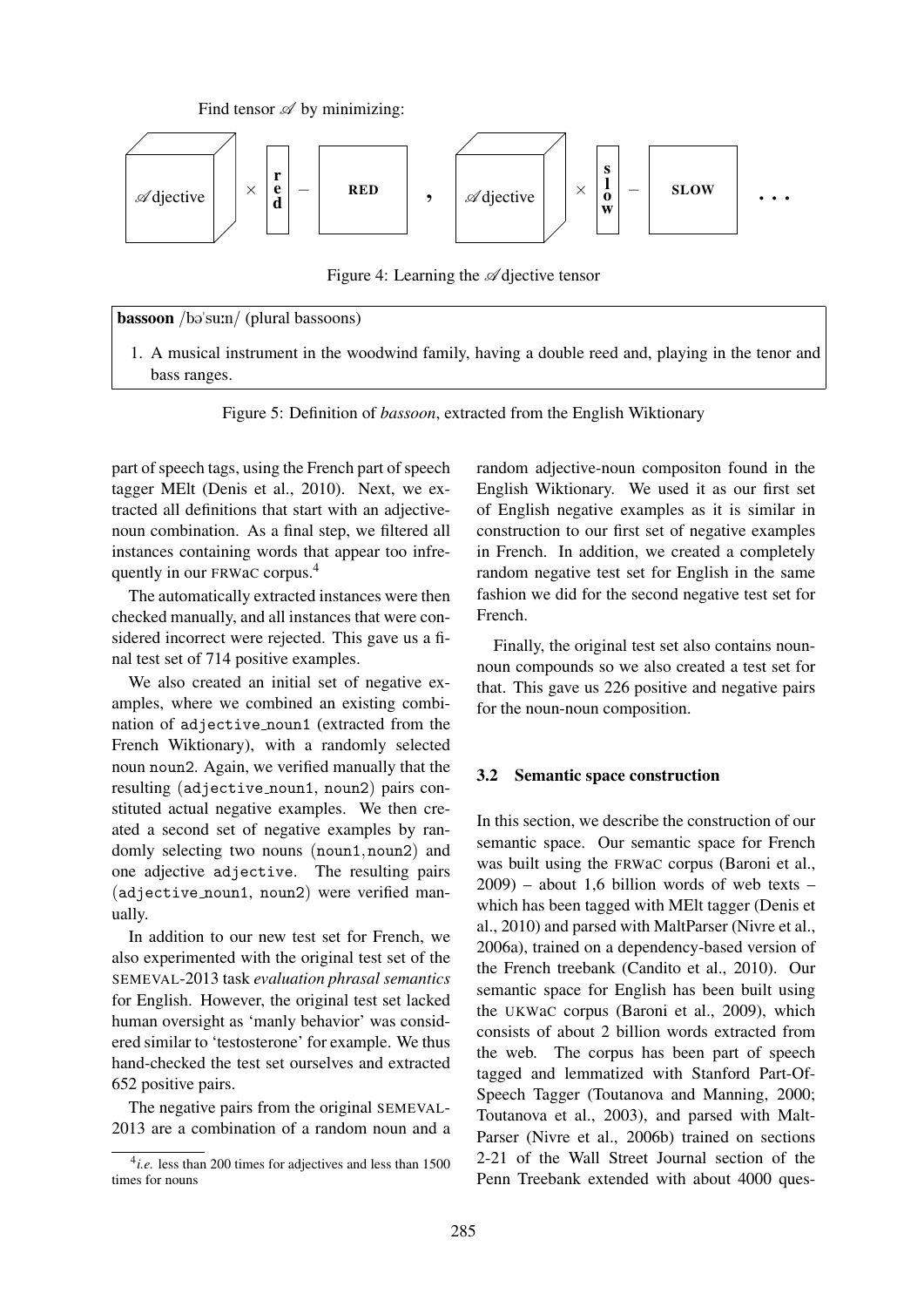| positive examples              | random negative examples         | Wiktionary-based negative examples      |
|--------------------------------|----------------------------------|-----------------------------------------|
| (mot_court, abréviation)       | (importance_fortuit, gamme)      | (jugement_favorable, discorde)          |
| 'short word', 'abbreviation'   | 'accidental importance', 'range' | 'favorable judgement', 'discord'        |
| (ouvrage_littéraire, essai)    | (penchant_autoritaire, ile)      | (circonscription_administratif, fumier) |
| 'literary work', 'essay'       | 'authoritarian slope', isle'     | 'administrative district', 'manure'     |
| (compagnie_honorifique, ordre) | (auspice_aviaire, ponton)        | (mention_honorable, renne)              |
| 'honorary company', 'order'    | 'avian omen', 'pontoon'          | 'honorable mention', 'reindeer'         |

Table 1: A number of examples from our test set for French

tions from the QuestionBank<sup>5</sup>.

For both corpora, we extracted the lemmas of all nouns, adjectives and (bag of words) context words. We only kept those lemmas that consist of alphabetic characters.<sup>6</sup> We then selected the 10<sup>K</sup> most frequent lemmas for each category (nouns, adjectives, context words), making sure to include all the words from the test set. As a final step, we created our semantic space vectors using adjectives and nouns as instances, and bag of words context words as features. The resulting vectors were weighted using *positive point-wise mutual information* (*ppmi*, (Church and Hanks, 1990)), and all vectors were normalized to unit length.

We then compared the different composition methods on different versions of the same semantic space (both for French and English): the full semantic space, a reduced version of the space to 300 dimensions using singular value decomposition (*svd*, (Golub and Van Loan, 1996)), and a reduced version of the space to 300 dimensions using non-negative matrix factorization (*nmf*, (Lee and Seung, 2000)). We did so in order to test each method in its optimal conditions. In fact:

• A non-reduced space contains more information. This might be beneficial for methods that are able to take advantage of the full semantic space (viz. the additive et multiplicative model). On the other hand, to be able to use the non-reduced space for the lexical function approach, one would have to learn matrices of size  $10K \times 10K$  for each adjective. This would be problematic in terms of computing time and data sparseness, as we previously noted. The same goes for our generalised approach.

- Previous research has indicated that the lexical function approach is able to achieve better results using a reduced space with *svd*. On the other hand, the negative values that result from *svd* are detrimental for the multiplicative approach.
- An *nmf*-reduced semantic space is not detrimental for the multiplicative approach.

In order to determine the best parameters for the additive model, we tested this model for different values of  $\alpha$  and  $\beta$  where  $\alpha + \beta = 1^7$  on a development set and kept the values with the best results:  $\alpha = 0.4, \beta = 0.6.$ 

### 3.3 Data used for regression

The LF approach and its generalisation need data in order to perform the least square regression. We thus created a semantic space for **adjective\_noun** and **noun\_noun** vectors using the most frequent ones in a similar way to how we created them in 3.2. Then we solved the equations in 2.2 and forth. Even though the regression data were disjoint from the test sets, for each pair, we removed some of the data that may cause overfitting.

For the lexical function tests, we remove the adjective noun vector corresponding to the test pair from the regression data. For example, we do not use short word to learn SHORT for the (short word, abbrevation) pair.

For the generalised lexical function tests, we use the full regression data to learn the lexical functions used to train the tensor. However, we remove the ADJECTIVE matrix corresponding to the test pair from the (tensor) regression data. For example, we do not use **SHORT** to learn  $\mathscr A$  for the (short word, abbreviation) pair.

<sup>5</sup>http://maltparser.org/mco/english\_parser/ engmalt.html

 $6$ This step generally filters out dates, numbers and punctuation, which have little interest for the distributional approach.

<sup>&</sup>lt;sup>7</sup>Since the vectors are normalized  $(cf. 3.2)$ , this condition does not affect the generality of our test.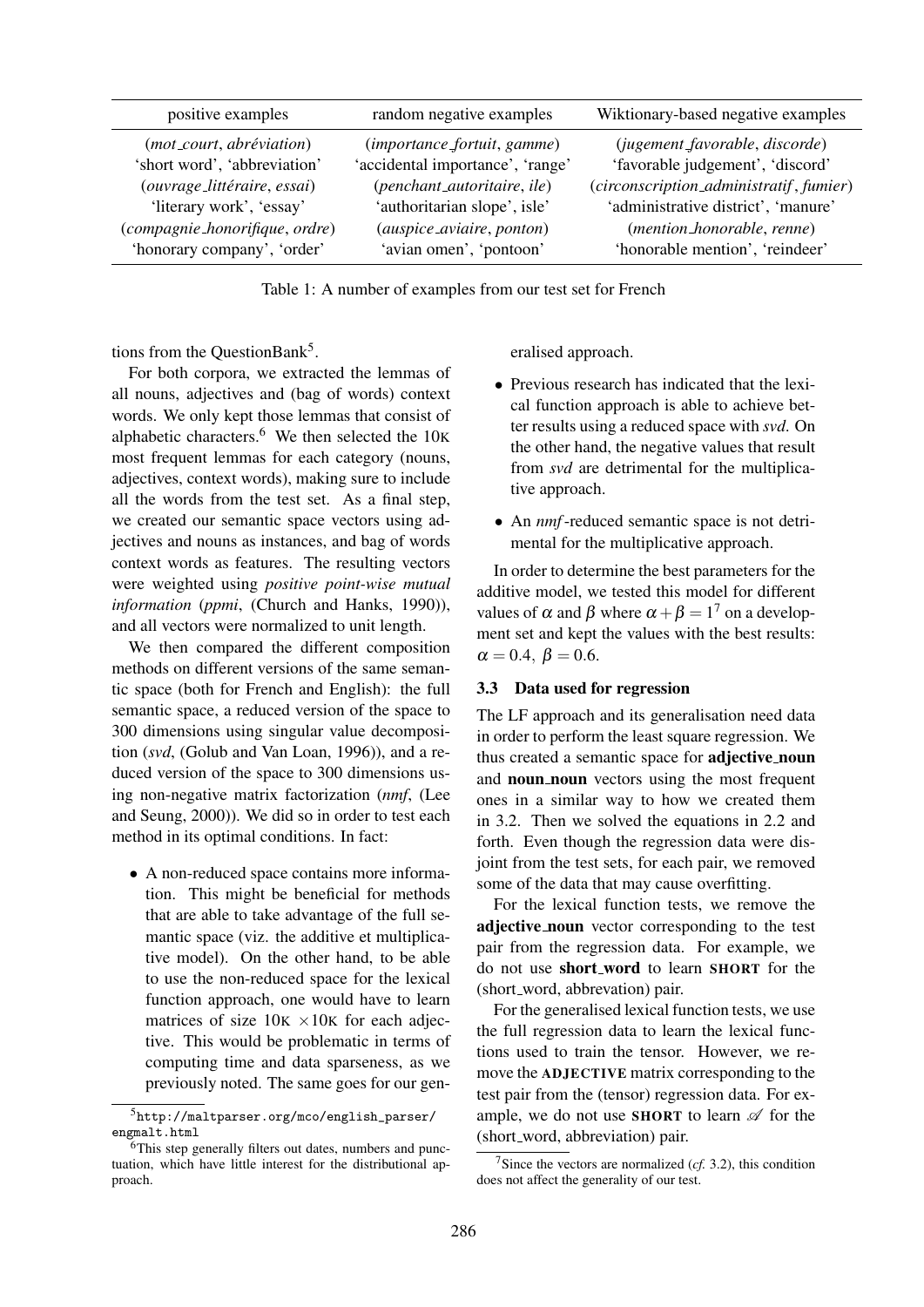|                                             |          | baseline |                | multiplicative |          | additive |      | LF   |                | generalised LF |
|---------------------------------------------|----------|----------|----------------|----------------|----------|----------|------|------|----------------|----------------|
|                                             | fr       | en       | fr             | en             | fr       | en       | fr   | en   | fr             | en             |
| non-reduced                                 | 0.83     | 0.81     | 0.86           | 0.86           | 0.88     | 0.86     | N/A  |      | N/A            |                |
| svd                                         | 0.79     | 0.79     | 0.55           | 0.59           | 0.84     | 0.78     | 0.93 | 0.92 | 0.91           | 0.88           |
| nmf                                         | 0.78     | 0.78     | 0.83           | 0.77           | 0.79     | 0.84     | 0.90 | 0.86 | 0.88           | 0.85           |
| (a) Negative examples are created randomly. |          |          |                |                |          |          |      |      |                |                |
|                                             |          |          |                |                |          |          |      |      |                |                |
|                                             | baseline |          | multiplicative |                | additive |          | LF   |      | generalised LF |                |
|                                             | fr       | en       | fr             | en             | fr       | en       | fr   | en   | fr             | en             |
| non-reduced                                 | 0.80     | 0.79     | 0.83           | 0.81           | 0.85     | 0.80     | N/A  |      | N/A            |                |
| svd                                         | 0.78     | 0.77     | 0.54           | 0.48           | 0.83     | 0.78     | 0.84 | 0.79 | 0.81           | 0.77           |
| nmf                                         | 0.78     | 0.78     | 0.79           | 0.78           | 0.83     | 0.82     | 0.82 | 0.82 | 0.81           | 0.80           |

Table 2: Percentage of correctly classified pairs for (adjective noun1, noun2) for both French and English spaces.

(b) Negative examples are created from existing pairs.

Table 3: Percentage of correctly classified pairs for (noun2 noun1,noun3) with negative examples from existing pairs. Only the English space is tested.

|             |      | English space baseline multiplicative additive LF |      |      | generalised LF |
|-------------|------|---------------------------------------------------|------|------|----------------|
| non-reduced | 0.77 | 0.80                                              | 0.84 | N/A  | N/A            |
| svd         | 0.78 | 0.49                                              | 0.86 | 0.83 | 0.82           |
| nmf         | 0.79 | 0.82                                              | 0.86 | 0.85 | 0.83           |

### 3.4 Results

In this section, we present how the various models perform on our test sets.

## 3.4.1 General results

Tables 2 & 3 give an overview of the results. Note first that the baseline approach, which compares only the two nouns and ignores the subordinate adjective or noun, does relatively well on the task (∼ 80% accuracy). This reflects the fact that the head noun in our pairs extracted from definitions is close to (and usually a super type of) the noun to be defined.

In addition, we observe that the multiplicative method performs badly, as expected, on the semantic space reduced with *svd*. This confirms the incompatibility of this method with the negative values generated by *svd*. Indeed, multiplying two vectors with negative values term by term may yield a third vector very far away from the other two. Such a combination does not support the subsectivity of most our test pairs. Apart from that, *svd* and *nmf* reductions do not affect the methods much.

Moreover, we observe that the multiplicative model performs better than the baseline but is bested by the additive model. We also see that additive and lexical functions often yield similar performance.

Finally, the generalised lexical function is slightly less accurate than the lexical functions. This is an expected consequence of generalisation. Nevertheless, the generalised lexical function yields sound results confirming our intuition that we can represent adjective-noun (or noun-noun) combinations by one function.

### 3.4.2 Adjective-noun

With random negative pairs (Table 2a), we observe that the lexical function model obtains the best results for the *svd* space. This result is significantly better than any other method on any of the spaces—e.g.,for French space,  $\chi^2 = 33.49$ , *p* < 0.01 when compared to the additive model for the non-reduced space which performs second.

However, with non-random negative pairs (Table 2b), LF and the additive model obtain scores that are globally equivalent for their best respec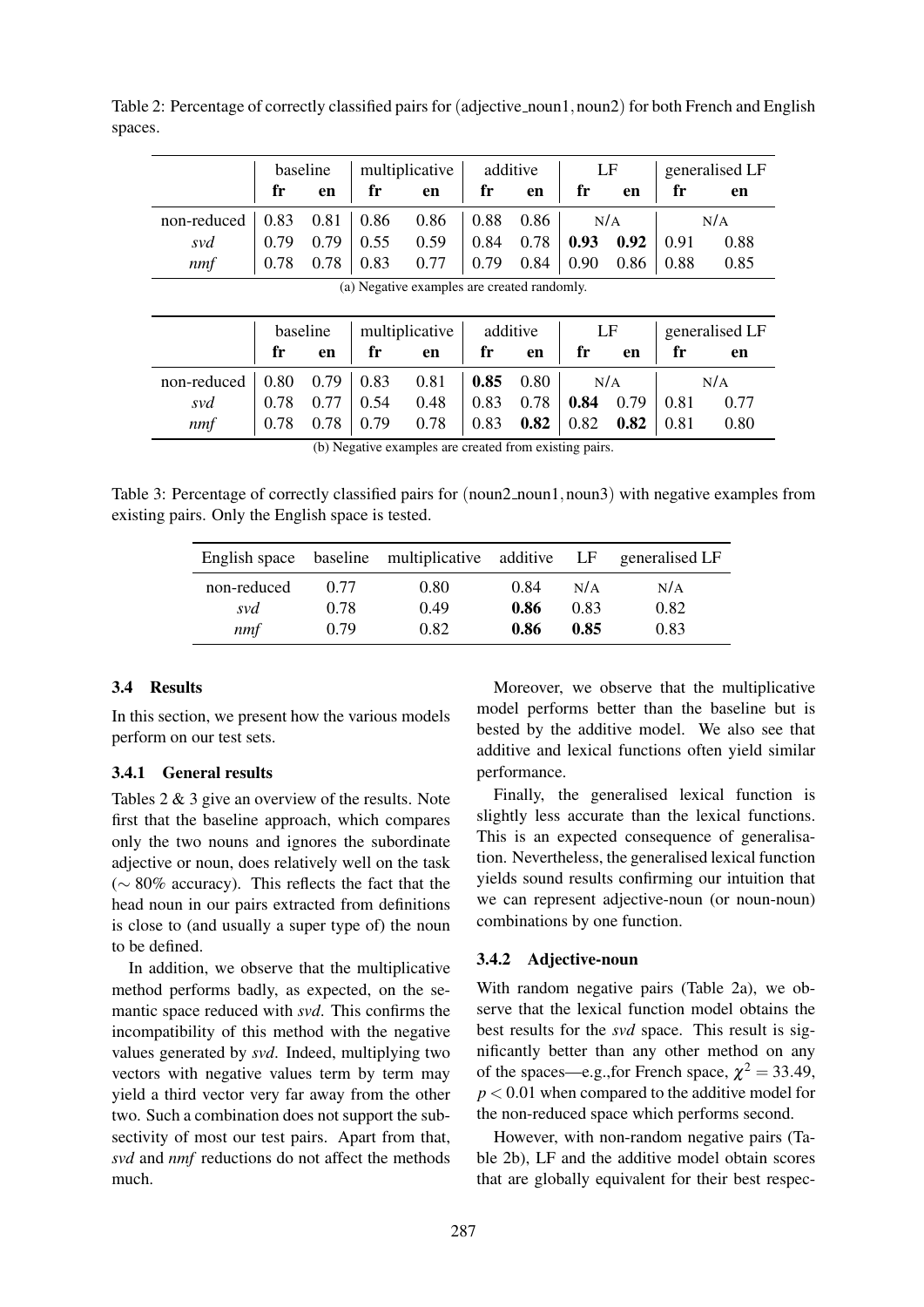tive conditions — in French 0.85 for the additive non-reduced model vs. 0.84 for the LF *svd* model, a difference that is not significant ( $\chi^2 = 0.20$ ,  $p < 0.05$ ).

This seems to indicate that LF is especially efficient at separating out nonsense combinations. This may be caused by the fact that lexical functions learn from actual pairs. Thus, when an adjective noun combination is bizarre, the ADJEC-TIVE matrix has not been optimized to interact with the **noun** vector and may lead to complete non-sense — Which is a good thing because humans would analyze the combination as such.

Finally, similar results in French and English confirm the intuition that distributional methods (and its composition models) are independent of the idiosyncrasies of a particular language; in particular they are as efficient for French as for English.

### 3.4.3 Noun-noun

The noun-noun tests (Table 3) yields similar results to the adjective-noun tests. This is not so surprising since noun noun compounds in English also obey a roughly subsective property: a baseball field is still a field (though a cricket pitch is perhaps not so obviously a pitch). We can see that the accuracy increase from the baseline is higher compared to adjective-noun test on the same exact spaces (Table 2b, right values). This may be due to the fact that the subordinate noun in noun-noun combinations is more important than the adjective subordinate in adjective-noun combination.

### 4 Related work

Many researchers have already studied and evaluated different composition models within a distributional approach. One of the first studies evaluating compositional phenomena in a systematic way is Mitchell and Lapata's (2008) approach. They explore a number of different models for vector composition, of which vector addition (the sum of each feature) and vector multiplication (the element-wise multiplication of each feature) are the most important. They evaluate their models on a noun-verb phrase similarity task. Human annotators were asked to judge the similarity of two composed pairs (by attributing a certain score). The model's task is then to reproduce the human judgements. Their results show that the multiplicative model yields the best results, along with

a weighted combination of the additive and multiplicative model. The authors redid their study using a larger test set in Mitchell and Lapata (2010) (adjective-noun composition was also included), and they confirmed their initial results.

Baroni and Zamparelli (2010) evaluate their lexical function model within a somewhat different context. They evaluated their model by looking at its capacity of reconstructing the adjective\_noun vectors that have not been seen during training. Their results show that their lexical function model obtains the best results for the reconstruction of the original co-occurrence vectors, followed by the additive model. We observe the same tendency in our evaluation results for French, although our results for English show a different picture. We would like to explore this discordance further in future work.

Grefenstette et al. (2013) equally propose a generalisation of the lexical function model that uses tensors. Their goal is to model transitive verbs, and the way we acquire our tensor is similar to theirs. In fact, they use the LF approach in order to learn VERB OBJECT matrices that may be multiplied by a subject vector to obtain the subject\_verb\_object vector. In a second step, they learn a tensor for each individual verb, which is similar to how we learn our adjective tensor  $\mathscr A$ .

Coecke et al. (2010) present an abstract theoretical framework in which a sentence vector is a function of the Kronecker product of its word vectors, which allows for greater interaction between the different word features. A number of instantiations of the framework – where the key idea is that relational words (e.g. adjectives or verbs) have a rich (multi-dimensional) structure that acts as a filter on their arguments – are tested experimentally in Grefenstette and Sadrzadeh (2011a) and Grefenstette and Sadrzadeh (2011b). The authors evaluated their models using a similarity task that is similar to the one used by Mitchell  $& La$ pata. However, they use more complex compositional expressions: rather than using compositions of two words (such as a verb and an object), they use simple transitive phrases (subject-verbobject). They show that their instantiations of the categorical model reach better results than the additive and multiplicative models on their transitive similarity task.

Socher et al. (2012) present a compositional model based on a recursive neural network. Each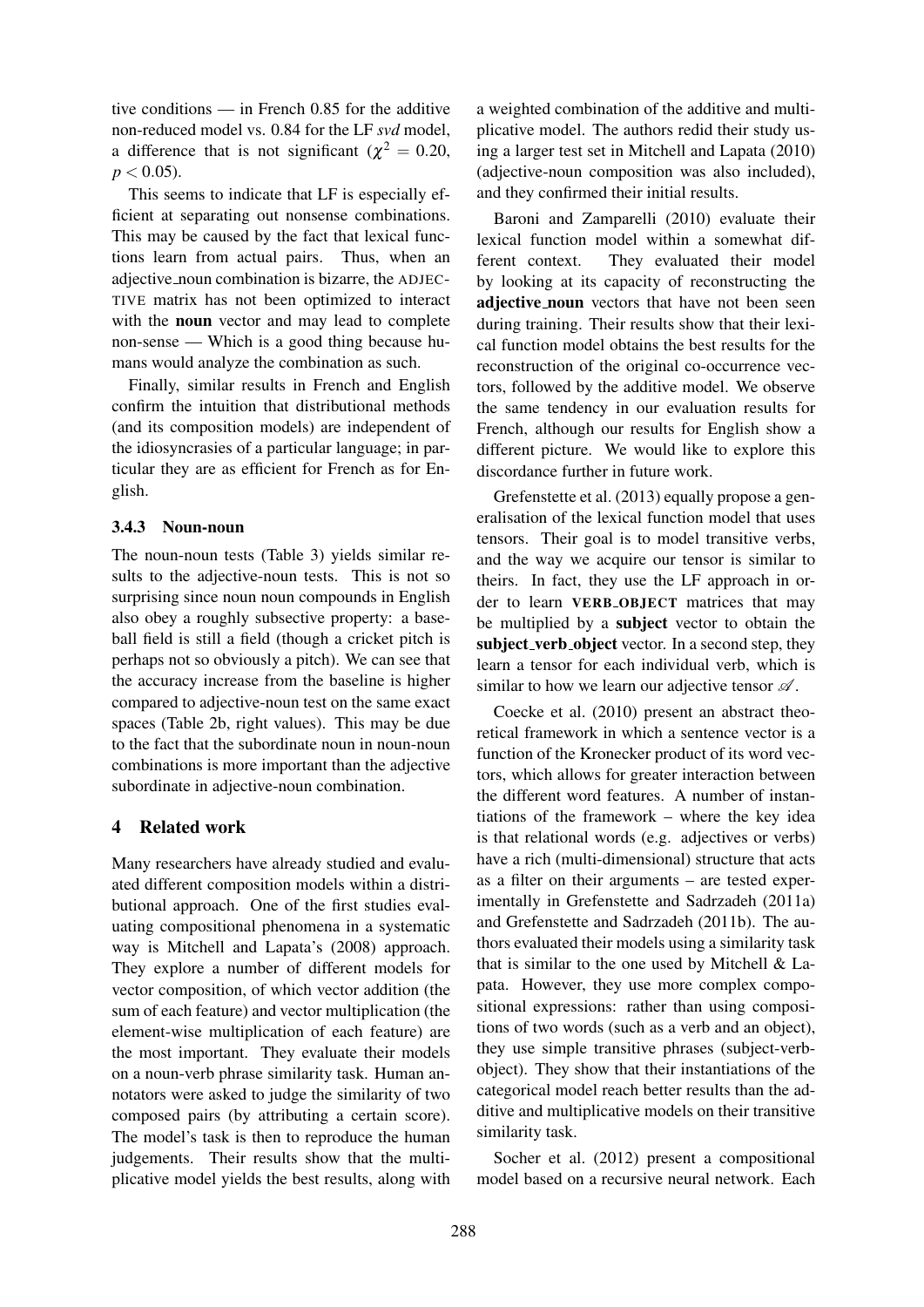node in a syntactic tree is assigned both a vector and a matrix; the vector captures the actual meaning of the constituent, while the matrix models the way it changes the meaning of neighbouring words and phrases. They use an extrinsic evaluation, using the model for a sentiment prediction task. They show that their model gets better results than the additive, multiplicative, and lexical function approach. Other researchers, however, have published different results. Blacoe and Lapata (2012) evaluated the additive and multiplicative model, as well as Socher et al.'s (2012) approach on two different tasks: Mitchell & Lapata's (2010) similarity task and a paraphrase detection task. They find that the additive and multiplicative models reach better scores than Socher et al.'s model.

Tensors have been used before to model different aspects of natural language. Giesbrecht (2010) describes a tensor factorization model for the construction of a distributional model that is sensitive to word order. And Van de Cruys (2010) uses a tensor factorization model in order to construct a three-way selectional preference model of verbs, subjects, and objects.

# 5 Conclusion

We have developed a new method of composition and tested it in comparison with different composition methods assuming a distributional approach. We developed a test set for French pairing nouns with adjective noun combinations very similar in meaning from the French Wiktionary. We also used an existing SEMEVAL-2013 set to create a similar test set for English both for adjective noun combination and noun noun combination. Our tests confirm that the lexical function approach by Baroni and Zamparelli performs well compared to other methods of composition, but only when the negative examples are constructed randomly. Our generalised lexical function approach fares almost equally well. It also has the advantage of being constructed from automatically acquired adjectival and noun vectors, and offers the additional advantage of countering data sparseness. However, the lexical function approach claims to perform well on more subtle cases — *e.g.* non-subsective combinations such as *stone lion*. Our test sets does not contain such cases, and so we cannot draw any conclusion on this claim.

In future work, we would like to test different sizes of dimensionality reduction, in order to optimize our generalised lexical function model. Moreover, it is possible that better results may be obtained by proposing multiple generalised lexical functions, rather than a single one. We could, e.g., try to separate the intersective adjectives from non-intersective adjectives. And finally, we would like to further explore the performance of the lexical function model and generalised lexical function model on different datasets, which involve more complex compositional phenomena.

### 6 Acknowledgments

We thank Dinu et al. (2013a) for their work on the DisSeCT toolkit<sup>8</sup>, which provides plenty of helpful functions for composition in distributional semantics. We also thank the OSIRIM platform<sup>9</sup> for allowing us to do the computations we needed. Finally, we thank the reviewers of this paper for their insightful comments.

This work is supported by a grant overseen by the French National Research Agency ANR (ANR-14-CE24-0014).

# References

- Nicholas Asher. 2011. *Lexical Meaning in Context: A Web of Words*. Cambridge University Press.
- Marco Baroni and Roberto Zamparelli. 2010. Nouns are vectors, adjectives are matrices: Representing adjective-noun constructions in semantic space. In *Proceedings of the 2010 Conference on Empirical Methods in Natural Language Processing*, pages 1183–1193, Cambridge, MA, October. Association for Computational Linguistics.
- Marco Baroni, Silvia Bernardini, Adriano Ferraresi, and Eros Zanchetta. 2009. The wacky wide web: A collection of very large linguistically processed web-crawled corpora. *Language Resources and Evaluation*, 43(3):209–226.
- Christian Bassac, Bruno Mery, and Christian Retore.´ 2010. Towards a Type-theoretical account of lexical semantics. *Journal of Logic, Language and Information*, 19(2):229–245.
- William Blacoe and Mirella Lapata. 2012. A comparison of vector-based representations for semantic composition. In *Proceedings of the 2012 Joint Conference on Empirical Methods in Natural Language Processing and Computational Natural Language Learning*, pages 546–556, Jeju Island, Korea, July. Association for Computational Linguistics.

<sup>8</sup>http://clic.cimec.unitn.it/composes/toolkit/ <sup>9</sup>http://osirim.irit.fr/site/en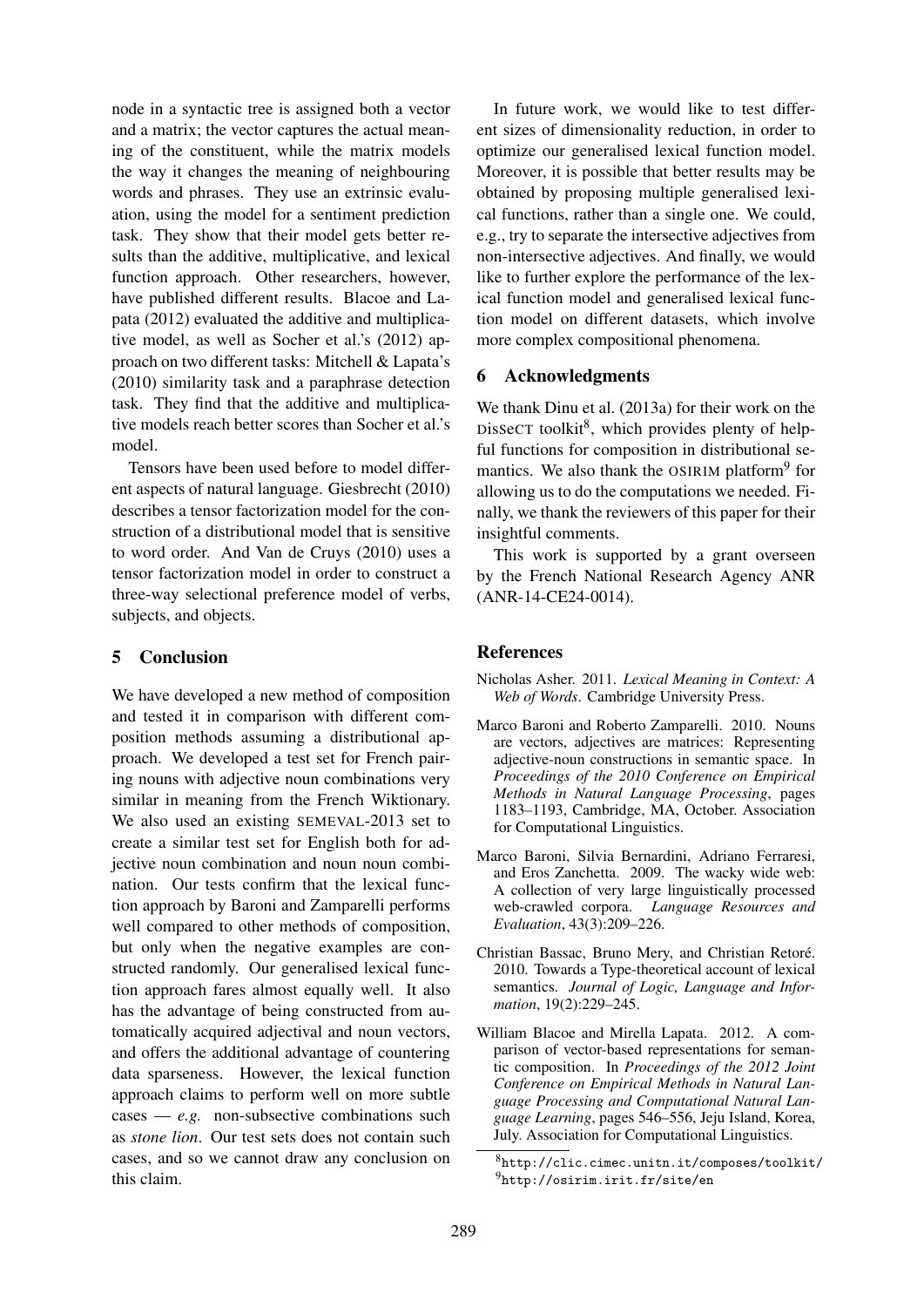- Marie Candito, Benoît Crabbé, Pascal Denis, et al. 2010. Statistical french dependency parsing: treebank conversion and first results. In *Proceedings of the Seventh International Conference on Language Resources and Evaluation (LREC 2010)*, pages 1840–1847.
- Kenneth W. Church and Patrick Hanks. 1990. Word association norms, mutual information & lexicography. *Computational Linguistics*, 16(1):22–29.
- Bob Coecke, Mehrnoosh Sadrzadeh, and Stephen Clark. 2010. Mathematical foundations for a compositional distributed model of meaning. *Lambek Festschrift, Linguistic Analysis, vol. 36*, 36.
- Pascal Denis, Benoît Sagot, et al. 2010. Exploitation d'une ressource lexicale pour la construction d'un étiqueteur morphosyntaxique état-de-l'art du français. In *Traitement Automatique des Langues Naturelles: TALN 2010*.
- Georgiana Dinu, Nghia The Pham, and Marco Baroni. 2013a. Dissect - distributional semantics composition toolkit. In *Proceedings of the 51st Annual Meeting of the Association for Computational Linguistics: System Demonstrations*, pages 31–36, Sofia, Bulgaria, August. Association for Computational Linguistics.
- Georgiana Dinu, Nghia The Pham, and Marco Baroni. 2013b. General estimation and evaluation of compositional distributional semantic models. In *Proceedings of the Workshop on Continuous Vector Space Models and their Compositionality*, pages 50–58, Sofia, Bulgaria, August. Association for Computational Linguistics.
- Eugenie Giesbrecht. 2010. Towards a matrix-based distributional model of meaning. In *Proceedings of the NAACL HLT 2010 Student Research Workshop*, pages 23–28. Association for Computational Linguistics.
- Gene H. Golub and Charles F. Van Loan. 1996. *Matrix Computations (3rd Ed.)*. Johns Hopkins University Press, Baltimore, MD, USA.
- Edward Grefenstette and Mehrnoosh Sadrzadeh. 2011a. Experimental support for a categorical compositional distributional model of meaning. In *Proceedings of the 2011 Conference on Empirical Methods in Natural Language Processing*, pages 1394– 1404, Edinburgh, Scotland, UK., July. Association for Computational Linguistics.
- Edward Grefenstette and Mehrnoosh Sadrzadeh. 2011b. Experimenting with transitive verbs in a discocat. In *Proceedings of the GEMS 2011 Workshop on GEometrical Models of Natural Language Semantics*, pages 62–66, Edinburgh, UK, July. Association for Computational Linguistics.
- E. Grefenstette, G. Dinu, Y.-Z. Zhang, M. Sadrzadeh, and Baroni M. 2013. Multi-step regression learning for compositional distributional semantics. In

*Proceedings of the 10th International Conference on Computational Semantics (IWCS)*, pages 131–142, East Stroudsburg PA. Association for Computational Linguistics.

- Zellig S. Harris. 1954. Distributional structure. *Word*, 10(23):146–162.
- Hans Kamp. 1975. Two theories about adjectives. *Formal semantics of natural language*, pages 123– 155.
- Tamara G. Kolda and Brett W. Bader. 2009. Tensor decompositions and applications. *SIAM Review*, 51(3):455–500, September.
- Ioannis Korkontzelos, Torsten Zesch, Fabio Massimo Zanzotto, and Chris Biemann. 2013. Semeval-2013 task 5: Evaluating phrasal semantics. In *Second Joint Conference on Lexical and Computational Semantics (\*SEM), Volume 2: Proceedings of the Seventh International Workshop on Semantic Evaluation (SemEval 2013)*, pages 39–47, Atlanta, Georgia, USA, June. Association for Computational Linguistics.
- Thomas Landauer and Susan Dumais. 1997. A solution to Plato's problem: The Latent Semantic Analysis theory of the acquisition, induction, and representation of knowledge. *Psychology Review*, 104:211–240.
- Daniel D. Lee and H. Sebastian Seung. 2000. Algorithms for non-negative matrix factorization. In *Advances in Neural Information Processing Systems 13*, pages 556–562.
- Dekang Lin. 1998. Automatic retrieval and clustering of similar words. In *Proceedings of the 36th Annual Meeting of the Association for Computational Linguistics and 17th International Conference on Computational Linguistics (COLING-ACL98), Volume 2*, pages 768–774, Montreal, Quebec, Canada.
- Zhaohui Luo. 2010. Type-theoretical semantics with coercive subtyping. *SALT20, Vancouver*.
- Marco Marelli, Luisa Bentivogli, Marco Baroni, Raffaella Bernardi, S Menini, and Roberto Zamparelli. 2014. Semeval-2014 task 1: Evaluation of compositional distributional semantic models on full sentences through semantic relatedness and textual entailment. In *Proceedings of SemEval 2014: International Workshop on Semantic Evaluation*.
- Jeff Mitchell and Mirella Lapata. 2008. Vector-based models of semantic composition. *proceedings of ACL-08: HLT*, pages 236–244.
- J. Mitchell and M. Lapata. 2010. Composition in distributional models of semantics. *Cognitive Science*, 34(8):1388–1429.
- J. Nivre, J. Hall, and J. Nilsson. 2006a. Maltparser: A data-driven parser-generator for dependency parsing. In *Proceedings of LREC-2006*, pages 2216– 2219, Genoa, Italy.